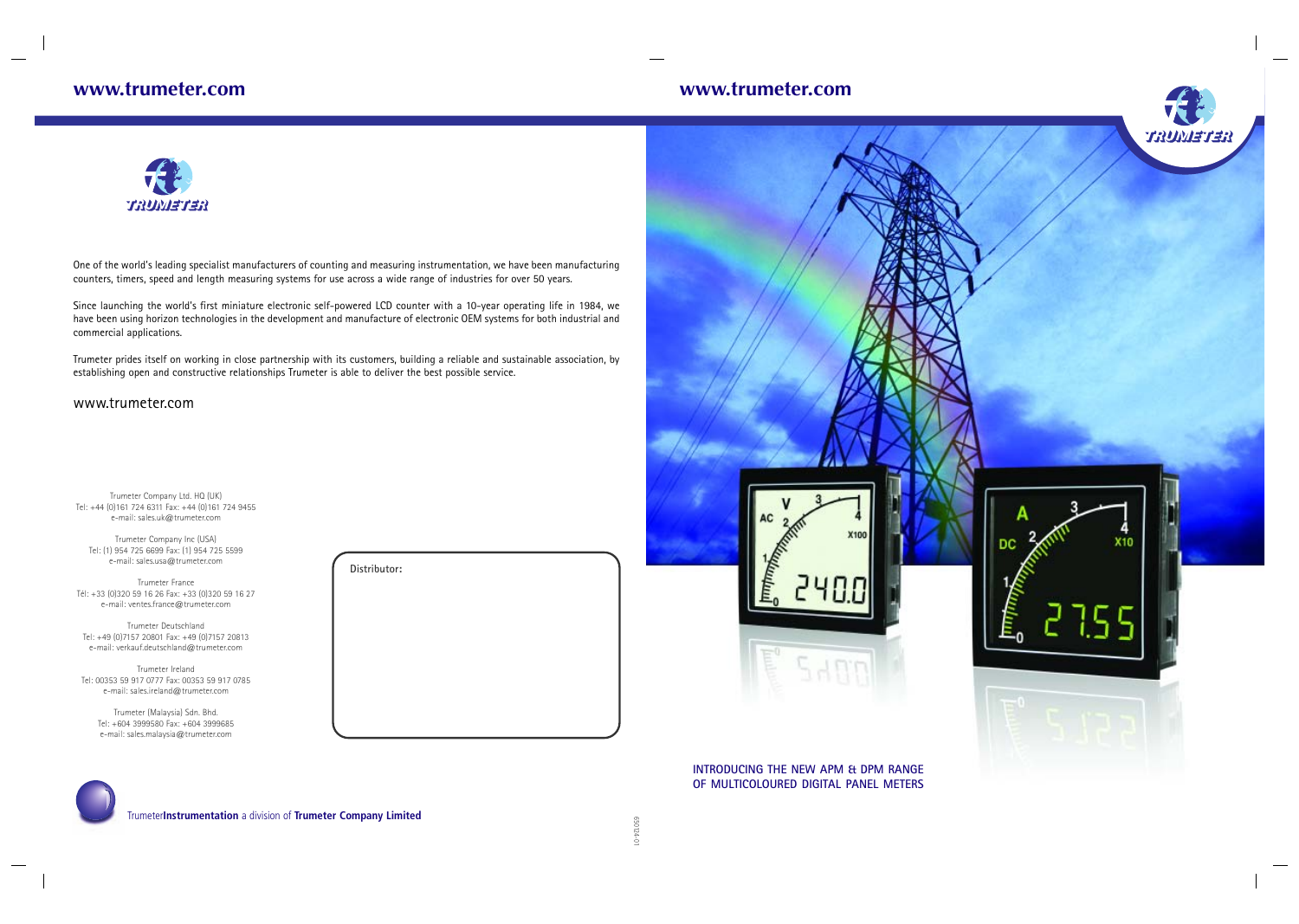# **DPM752** Digital Ammeter range 0-2A

with hold function, and low battery indication. Optional backlight

**Ordering Information (36mm x 72mm)** Order by type number: DPM752-R (NO BACKLIGHT) DPM752-TG (GREEN) DPM752-TB (BLUE)<br>DPM752-TW (WHITE)

(NEGATIVE RED)

DPM752-NTG (NEGATIVE GREEN)<br>DPM752-NTB (NEGATIVE BLUE) **DPM752-NTB** (NEGATIVE BLUE)<br>DPM752-NTW (NEGATIVE WHITE DPM752-NTW (NEGATIVE WHITE)<br>DPM752-NTR (NEGATIVE RED)

**Description DPM752**

When a DPM95X or DPM951RM and DPM952RM meter is combined with a 4 to 20mA adaptor it is possible to indicate the value required from a 4 to 20mA signal.

Low cost digital ammeter module operating from a 9 Volt floating supply. Annunciators for common engineering units are selectable as is the decimal point placement. A large easy to read LCD display with optional green backlight, capable of 9VDC or 12VDC

> Order by type number: DPM951-R DPM951RM-R (NO BACKLIGHT) DPM951-TG DPM951RM-TG (GREEN)<br>DPM951-NTG DPM951RM-NTG (NEGATIVE GREEN) DPM951-NTG DPM951RM-NTG (NEGATIVE GREEN) DPM951-NTR DPM951RM-NTR

instrumentation applications.

**Features DPM752** • Low power consumption • 9 volt DC operation • Low battery warning

• Annunciators for common engineering units and

decimal point • Hold function • Auto-polarity

• Range: 0-200µADC, 0-2mADC, 0-20mADC, 0–200mADC, 0 – 2ADC jumper link selectable

**Specifications DPM752**

**Dimensions (DPM Meters)**

**Operating Temperature -10** 

 $DPM752-TW$ 

**\* See page 8 for product dimensions.**

### **Panel Meter Adaptor**

operation making it ideal for many applications such as power supply manufacturers, machine builders, indication of current in vehicles, and many other These meters are available in two bezel sizes (24mm X 48mm, and 36 X 72mm), They are available in backlit or none backlit versions. The details of these units are shown on page 9.

DPMLP - 4 to 20mA Loop powered adaptor - this allows the unit to be connected to a 4 to 20mA signal, the unit derives its power from the signal, allowing the meter to indicate the value which is scalable up to 1999. Provides a low cost process meter solution. The backlight is not powered by the adaptor, and if the backlight is required, a separate DC supply would be required.

### **Ordering Information (24mm x 48mm bezel)**

### **Ordering Information (36mm x 72mm bezel)**

| <b>Backlight</b><br><b>Options</b>      | DPM812   DPM822<br>DPM652   DPM752<br>DPM951   DPM952<br>DPM961   DPM962 | <b>APMDCV   APMACV</b><br>APMDCA   APMACA<br>APMDCUA   APMACUA<br>APMDCMA   APMACMA   | <b>DPM981</b><br><b>DPM982</b>                                                        |
|-----------------------------------------|--------------------------------------------------------------------------|---------------------------------------------------------------------------------------|---------------------------------------------------------------------------------------|
| (R)<br><b>No</b><br><b>Backlight</b>    |                                                                          |                                                                                       |                                                                                       |
| (TG)<br><b>Green</b>                    |                                                                          |                                                                                       |                                                                                       |
| (TB)<br><b>Blue</b>                     |                                                                          | <b>AVAILABLE FOR</b><br>PRIVATE LABEL<br><b>VOLUME ENQUIRIES</b><br><b>CONTACT US</b> | <b>AVAILABLE FOR</b><br>PRIVATE LABEL<br><b>VOLUME ENQUIRIES</b><br><b>CONTACT US</b> |
| (TW)<br><b>White</b>                    |                                                                          | 30                                                                                    | <b>AVAILABLE FOR</b><br>PRIVATE LABEL<br><b>VOLUME ENQUIRIES</b><br>CONTACT US        |
| (NTG)<br><b>Reverse</b><br><b>Green</b> |                                                                          | ь                                                                                     | <b>AVAILABLE FOR</b><br>PRIVATE LABEL<br><b>VOLUME ENQUIRIES</b><br>CONTACT US        |
| (NTB)<br><b>Reverse</b><br><b>Blue</b>  |                                                                          | <b>AVAILABLE FOR</b><br>PRIVATE LABEL<br><b>VOLUME ENQUIRIES</b><br>CONTACT US        | <b>AVAILABLE FOR</b><br>PRIVATE LABEL<br><b>VOLUME ENQUIRIES</b><br>CONTACT US        |
| (NTW)<br><b>Reverse</b><br><b>White</b> |                                                                          |                                                                                       | <b>AVAILABLE FOR</b><br>PRIVATE LABEL<br><b>VOLUME ENQUIRIES</b><br>CONTACT US        |
| (NTR)<br><b>Reverse</b><br><b>Red</b>   |                                                                          |                                                                                       | <b>AVAILABLE FOR</b><br>PRIVATE LABEL<br><b>VOLUME ENQUIRIES</b><br>CONTACT US        |

**www.trumeter.com** INDEX & NEW PRODUCTS

# **www.trumeter.com DIGITAL PANEL METERS**



Order by type number: DPM952-R DPM952RM-R (NO BACKLIGHT) DPM952-TG DPM952RM-TG (GREEN) DPM952-NTG DPM952RM-NTG (NEGATIVE GREEN) DPM952-NTR DPM952RM-NTR (NEGATIVE RED)

# **Adaptor Ordering Information**<br>DPMIP 4 to 20mA Loop Powered

4 to 20mA Loop Powered Adaptor





When a DPM95X meter is combined with a current adaptor it is possible to measure current up to 1.999 Amps. The adaptors are available in AC and DC versions.

# **Description DPM951 | DPM952**

 $\epsilon$ 

### **Description DMPDCA (DC Current adaptor)**

The adaptor fits onto the rear of any of the meters shown above. It allows the meter to be powered by a supply of 8 to 30VDC, an on board regulator powers the internal meter circuits and the backlight (on DPM units fitted with a backlight – T versions). The adaptor enables the meter to measure up to  $\pm$  1.999 Amps DC. Range selection, and decimal point selection is configured using jumper links.

### **Description DMPACA (AC Current adaptor)**

The adaptor fits onto the rear of any of the meters shown above. It allows the meter to be powered by a supply of 8 to 30VDC, and on board regulator powers the internal meter circuits and the backlight (on DPM units fitted with a backlight–T versions).

The adaptor enables the meter to measure up to 1.999 Amps AC. Range selection, and decimal point selection is configured using jumper links.

# **Dimensions (DPM Meters)**

**\* See page 8 for product dimensions.**

DPM951-TG DPM

### **Ordering Information (24mm x 48mm bezel)**

| Order by type number: |                         |                  |
|-----------------------|-------------------------|------------------|
| DPM951-R              | DPM951RM-R              | (NO BACKLIGHT)   |
| DPM951-TG             | DPM951RM-TG             | (GREEN)          |
| DPM951-NTG            | DPM951RM-NTG            | (NEGATIVE GREEN) |
|                       | DPM951-NTR DPM951RM-NTR | (NEGATIVE RED)   |

# **Ordering Information (36mm x 72mm bezel)** Order by type number: DPM952-R DPM952RM-R (NO BACKLIGHT)

DPM952-TG DPM952RM-TG (GREEN) DPM952-NTG DPM952RM-NTG (NEGATIVE GREEN)

DPM952-NTR DPM952RM-NTR (NEGATIVE RED)

**Adaptor Ordering Information** DPMDCA DC Current Adaptor DPMACA AC Current Adaptor

**MIN TYP MAX UNITS**

**Accuracy (±1 Count)**

**200µA-200mA 0.5 2 %**

**2A 2 5 % Linearity ±1 LSD Sample Rate 3 per sec Temp Stability 30 ppm/ ºC**

**Storage Temperature -20 70 Supply Voltage 7 9 12 Vdc Supply Current 0.5 2 mA Backlight Voltage (9VDC) 8.5 9 9.5 Vdc Backlight Voltage (12VDC) 11.5 12 12.5 Vdc Backlight Current 10 | 40 | mA** 



# **& DPMLP Adaptor**

Add the DPMLP adaptor to the DPM951 and DPM952 to create an inexpensive process meter.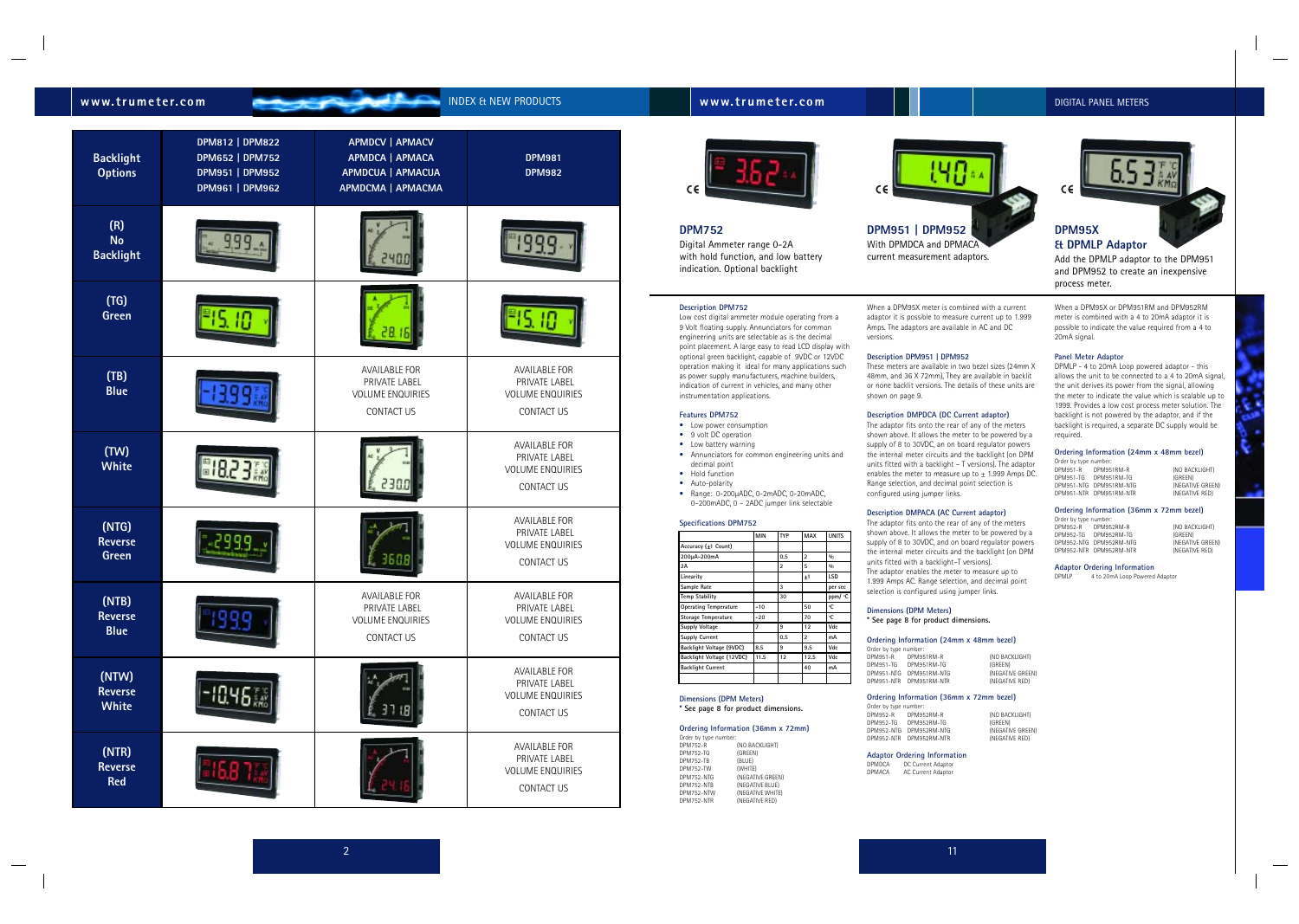# **Traditional Moving Coil Meter**

**First Invented In The 19th Century.**

are both unique and flexible, with a wide range of back light colour options available and a custom curved 40 segment analogue display making it as easy to read as any analogue moving coil or moving iron instrument with the added precision of a  $3^{3/4}$  digit display making precise measurement simple and reliable.





**The New APM Analogue Effect Digital Panel Meters From Trumeter...**



**Welcome To The 21st Century.**



# **www.trumeter.com example and the PANEL METER | AC & DC VOLTMETERS New W.trumeter.com New APM RANGE OF PANEL METERS**

# **DPM652**

Digital DC voltmeter range 0–200VDC with hold function and low battery indication. Optional backlight.

### **Description DPM652**

- Low power consumption
- 9 volt DC operation
- Low battery warning
- Hold function
- Auto-polarity
- Range: 0-200mVDC, 0–2VDC, 0–20VDC–200VDC jumper link selectable

Low cost digital DC voltmeter module operating from a 9 Volt floating supply. Annunciators for common engineering units are selectable as is the decimal point placement. A large easy to read LCD display with backlight options are TG, TB, TW, NTG, NTB, NTW & NTR (see ordering details). capable of 9VDC or 12VDC operation making it ideal for many applications such as power supply manufacturers, machine builders, indication of voltage and current in vehicles, and many other instrumentation applications.

### **Features DPM652**

### **Specifications DPM652**

### **Dimensions DPM652**

**\* See page 8 for product dimensions.**

### **Ordering Information**

| Order by type number: |                  |
|-----------------------|------------------|
| DPM652-R              | (NO BACKLIGHT)   |
| DPM652-TG             | (GREEN)          |
| DPM652-TB             | (BLUE)           |
| DPM652-TW             | (WHITE)          |
| DPM652-NTG            | (NEGATIVE GREEN) |
| DPM652-NTB            | (NEGATIVE BLUE)  |
| DPM652-NTW            | (NEGATIVE WHITE) |
| DPM652-NTR            | (NEGATIVE RED)   |
|                       |                  |



Order by type number: DPM951-R DPM951RM-R (NO BACKLIGHT) DPM951-TG DPM951RM-TG (GREEN) DPM951-NTG DPM951RM-NTG (NEGATIVE GREEN) DPM951-NTR DPM951RM-NTR

|                              | MIN   | TYP | MAX            | UNITS         |
|------------------------------|-------|-----|----------------|---------------|
| Accuracy (+1 Count)          |       |     |                |               |
|                              |       | 0.5 | $\overline{2}$ | $\frac{q}{q}$ |
| Linearity                    |       |     | ±1             | LSD           |
| Sample Rate                  |       | 3   |                | per sec       |
| Temp Stability               |       | 30  |                | ppm/ °C       |
| <b>Operating Temperature</b> | $-10$ |     | 50             | ۰C            |
| Storage Temperature          | $-20$ |     | 70             | ۰C            |
| Supply Voltage               | 7     | 9   | 12             | Vdc           |
| <b>Supply Current</b>        |       | 0.5 | 2              | mA            |
| Backlight Voltage (9VDC)     | 8.5   | 9   | 9.5            | Vdc           |
| Backlight Voltage (12VDC)    | 11.5  | 12  | 12.5           | Vdc           |
| <b>Backlight Current</b>     |       |     | 40             | mA            |
| Input Impedance              |       | 1   |                | $M\Omega$     |

### **Panel Meter Adaptors**

When a DPM95X or DPM951RM and DPM952RM meter is combined with a voltage adaptor it is possible to measure voltage. The adaptors are available in AC and DC versions.

### **Description DPM951 | DPM952**

These meters are available in two bezel sizes (24mm X 48mm, and 36 X 72mm), and rear mount (DPM versions only). They are available in backlit or none backlit versions. The details of these units are shown on page 9.

- Low power consumption
- 9V DC supply
- Annunciators and decimal point • Low battery warning annunciator
- Display hold function
- Auto Polarity
- $\bullet$   $\pm$ 199.9mV full scale reading
- Optional backlight can be powered by 9VDC or 12VDC

### **Description DMPDCV (DC Voltage adaptor)**

The adaptor fits onto the rear of any of the meters shown above. It allows the meter to be powered by a supply of 8 to 30VDC, and on board regulator powers the internal meter circuits and the backlight (on DPM units fitted with a backlight – T versions). The adaptor enables the meter to measure up to  $+$  199.9 Volts DC. Range selection, and decimal point selection is configured using jumper links.

### **Description DMPACA (AC Voltage adaptor)**

The adaptor fits onto the rear of any of the meters shown above. It allows the meter to be powered by a supply of 8 to 30VDC, an on board regulator powers the internal meter circuits and the backlight (on DPM units fitted with a backlight–T versions). The adaptor enables the meter to measure up to 300 voltsAC. Range selection, and decimal point selection is configured using jumper links.

### **Ordering Information (24mm x 48mm bezel)**

### **Ordering Information (36mm x 72mm bezel)**

DPM952-R DPM952RM-R (NO BACKLIGHT)<br>DPM952-TG DPM952RM-TG (GREEN) DPM952-TG DPM952RM-TG (GREEN) DPM952-NTG DPM952RM-NTG (NEGATIVE GREEN) DPM952-NTR DPM952RM-NTR

Order by type number:

### **Adaptor Ordering Information**

DPMDCV DC Voltage Adaptor 0 to 200VDC DPMACV AC Voltage Adaptor 0 to 300VDC







# **DPM95X & ADAPTOR**

Add the DPMDCV or DPMACV adaptor to the DPM panel meter to create an inexpensive AC or DC voltmeter.

### **Description DPM981 | DPM982**

Low cost digital panel meter operating from a 9 Volt floating supply, with a measuring range of -199.9mV to +199.9mV. Features include a hold function, and low battery warning (warning annunciator on screen). Annunciators for common engineering units are selectable, as is decimal point placement. A large easy to read LCD display with optional green backlight makes the unit an ideal instrument for many applications such as power supply manufacturers and machine builders, along with any manufacturer of instrumentation using displays.

### **Rear Mounting Option**

All versions are available in 24mm X 48mm and 36mm X 72mm options. This version allows easy installation into customer equipment. For example behind a custom membrane front panel.

### **Features**

### **Specifications DPM981 | DPM982**

### **Dimensions DPM981 | DPM982 \* See page 8 for product dimensions.**

|           |             | Ordering Information (24mm x 48mm bezel) |
|-----------|-------------|------------------------------------------|
| DPM981-R  | DPM981RM-R  | (NO BACKLIGHT)                           |
| DPM981-TG | DPM981RM-TG | (GREEN)                                  |

# **Ordering Information (36mm x 72mm bezel)**<br> **DPM982-R** DPM982RM-R (NO BACKLIGHT)

| DPM982-R  | DPM982RM-R  | (NO BACKLIGHT) |
|-----------|-------------|----------------|
| DPM982-TG | DPM982RM-TG | (GREEN)        |





### **DPM981 | DPM982**

Low cost digital panel meter. Large, easy to read LCD display. Shown with green backlight.

|                              | MIN   | <b>TYP</b> | MAX            | <b>UNITS</b>   |
|------------------------------|-------|------------|----------------|----------------|
| Accuracy (+1 LSD)            |       | 0.1        | 0.5            | 0/0            |
| Linearity                    |       |            | ±1             | LSD            |
| Sample Rate                  |       | 3          |                | per sec        |
| <b>Temperature Stability</b> |       | 30         |                | ppm/°C         |
| Operating temperature        | $-10$ |            | 50             | ۰c             |
| Storage temperature          | $-20$ |            | 70             | ۰c             |
| Supply voltage               | 7     | 9          | 12             | VDC.           |
| Supply current               |       | 0.5        | $\overline{2}$ | mA             |
| Backlight voltage (9VDC)     | 8.5   | 9          | 9.5            | <b>VDC</b>     |
| Backlight voltage (12VDC)    | 11.5  | 12         | 12.5           | VDC            |
| <b>Backlight current</b>     |       |            | 40             | mA             |
| Input Impedance              | 100   |            |                | M <sub>2</sub> |



**APMACV72-R APMDCA72-TG APMACV72-TW**





**APMACMA72-NTG APMACUA72-NTW APMACA72-NTR**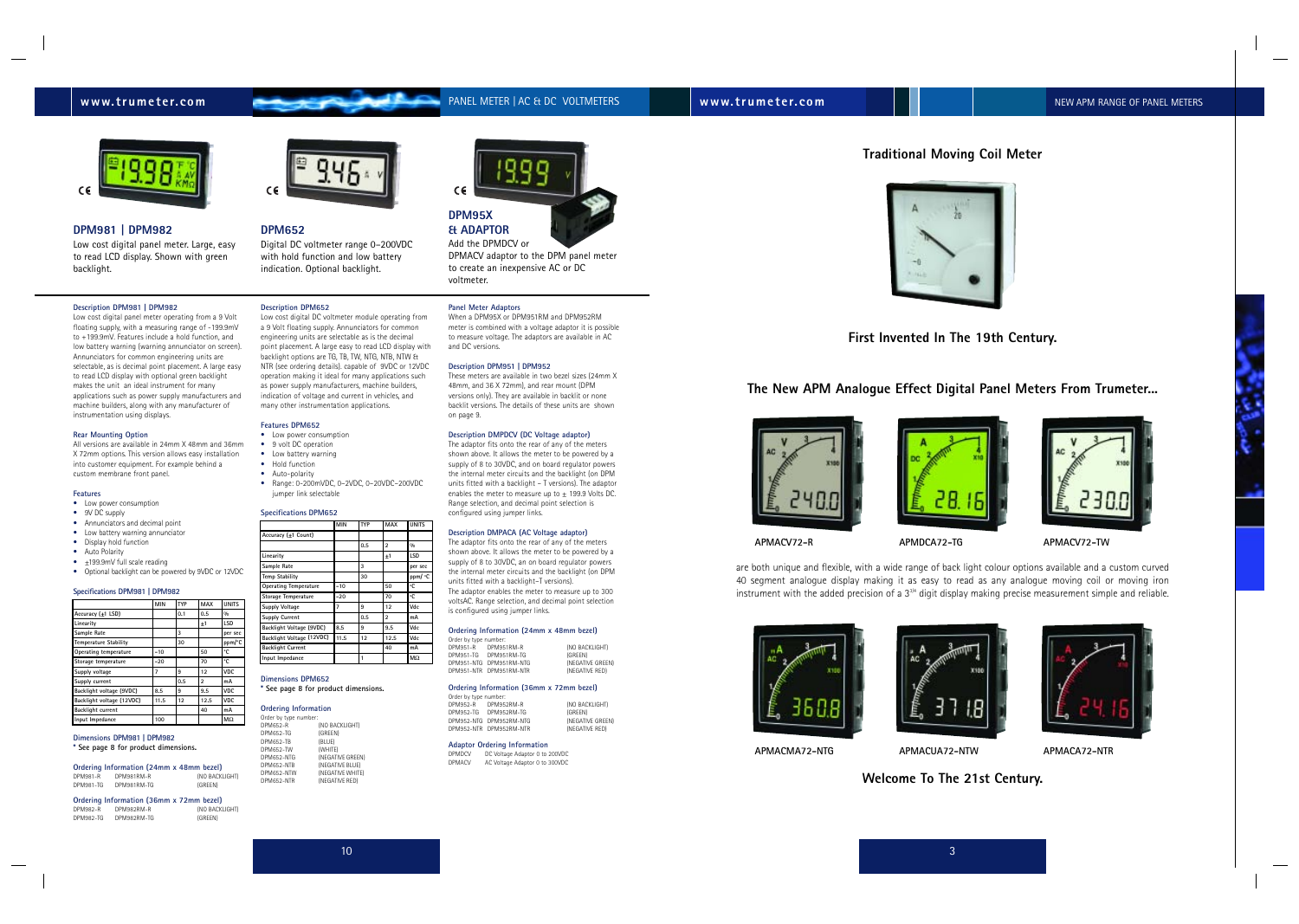### **www.trumeter.com ANALOGUE EFFECT DIGITAL VOLTMETERS www.trumeter.com** DIGITAL **DIGITAL PANEL METERS**



# **DPM951 | DPM952**

Digital Panel meters. Panel and rear mount versions available.

### **DPMLP Adaptors**

A range of adaptors for the digital panel meters. For the following modules: DPM951, DPM952, DPM951RM and DPM952RM.

### **DPM961 | DPM962**

Digital Panel meters with Hold function and low battery indication. Panel and rear mount versions available.



- $\bullet$   $\pm$ 200mV full scale reading (Auto-polarity)
- Configurable annunciators and decimal point
- Operation from 5V or 9V supplies.
- Hold function with annunciator (DPM96X)
- Low battery indication (DPM96X)

components and construction techniques to provide performance combined with elegant appearance at a cost previously unattainable. The LED backlight provides a clear, easy to read display under all lighting conditions. Backlight options are TG, TB, TW, NTG, NTB, NTW & NTR (see ordering details). A large character height enables the LCD display to be easily read (DPM 9X1 =11mm, DPM 9X2 =14mm). Low power ideal for battery powered applications.

### **Features**

Connections and PCB pads are brought out to enable the module to operate in various modes. An on board voltage reference source is included allowing the units to accurately measure external voltages from -200 to +200mV, a potentiometer allows the installer to adjust the indicated value.

### **Typical applications**

Indication of DC voltage or current in vehicles, boats etc (requires additional external components, or an adaptor module from our range). Indication of industrial process parameters such as temperature, humidity, speed etc (external linear voltage required)

### **Rear Mount Dimensions Size 1 | Size 2**

**Rear Mounting Option (RM)** DPM951, DPM952, DPM961, DPM962 versions are available in 24mm X 48mm and 36mm X 72mm options. Available in all backlight colours.

> **DPMACA** AC Current Adaptor 0 to 2 AAC<br> **DPMDCA** DC Current Adaptor 0 to 2 ADC **DPMDCA** DC Current Adaptor 0 to 2 ADC<br> **DPMACV** AC Voltage Adaptor 0 to 300 VAC **DPMACV** AC Voltage Adaptor 0 to 300 VAC<br> **DPMDCV** DC Voltage Adaptor 0 to 200VDC DC Voltage Adaptor 0 to 200VDC **DPMLP** Loop Powered Adaptor (4 to 20mA)

# **Dimensions DPM951 | DPM952 | DPM961 | DPM962 \* See page 8 for product dimensions.**

### **Ordering Information \*Available Summer 2008**

**Current Adaptor Current Adaptor Voltage Adaptor Voltage Adaptor DPMLP Loop Powered Adaptor (4 to 20mA)**



|            | Order by type number: (24mm x 48mm bezel)                 |                  |
|------------|-----------------------------------------------------------|------------------|
| DPM961-R   | *DPM961RM-R                                               | (NO BACKLIGHT)   |
| DPM961-TG  | *DPM961RM-TG                                              | (GREEN)          |
| DPM961-TB  | *DPM961RM-TB                                              | (BLUE)           |
| DPM961-TW  | *DPM961RM-TW                                              | (WHITE)          |
| DPM961-NTG | *DPM961RM-NTG                                             | (NEGATIVE GREEN  |
| DPM961-NTB | *DPM961RM-NTB                                             | (NEGATIVE BLUE)  |
| DPM961-NTW | *DPM961RM-NTW                                             | (NEGATIVE WHITE) |
| DPM951-R   | *DPM951RM-R                                               | (NO BACKLIGHT)   |
| DPM951-TG  | *DPM951RM-TG                                              | (GREEN)          |
| DPM951-TB  | *DPM951RM-TB                                              | (BLUE)           |
| DPM951-TW  | *DPM951RM-TW                                              | (WHITE)          |
| DPM951-NTG | *DPM951RM-NTG                                             | (NEGATIVE GREEN) |
| DPM951-NTB | *DPM951RM-NTB                                             | (NEGATIVE BLUE)  |
| DPM951-NTW | *DPM951RM-NTW                                             | (NEGATIVE WHITE) |
| DPM951-NTR | *DPM951RM-NTR                                             | (NEGATIVE RED)   |
|            | Example: DPM951-NTG = 24 x 48 bezel mount negative green. |                  |

Example: DPM951RM-NTR = 24 x 48 rear mount negative red.

|                                                                  | Order by type number: (36mm x 72mm bezel) |                  |  |  |
|------------------------------------------------------------------|-------------------------------------------|------------------|--|--|
| DPM962-R                                                         | DPM962RM-R                                | (NO BACKLIGHT)   |  |  |
| DPM962-TG                                                        | DPM962RM-TG                               | (GREEN)          |  |  |
| DPM962-TB                                                        | DPM962RM-TB                               | (BLUE)           |  |  |
| DPM962-TW                                                        | DPM962RM-TW                               | (WHITE)          |  |  |
| DPM962-NTG                                                       | DPM962RM-NTG                              | (NEGATIVE GREEN) |  |  |
| DPM962-NTB                                                       | DPM962RM-NTB                              | (NEGATIVE BLUE)  |  |  |
| DPM962-NTW                                                       | DPM962RM-NTW                              | (NEGATIVE WHITE) |  |  |
| DPM952-R                                                         | DPM952RM-R                                | (NO BACKLIGHT)   |  |  |
| DPM952-TG                                                        | DPM952RM-TG                               | (GREEN)          |  |  |
| DPM952-TB                                                        | DPM952RM-TB                               | (BLUE)           |  |  |
| DPM952-TW                                                        | DPM952RM-TW                               | (WHITE)          |  |  |
| DPM952-NTG                                                       | DPM952RM-NTG                              | (NEGATIVE GREEN) |  |  |
| DPM952-NTB                                                       | DPM952RM-NTB                              | (NEGATIVE BLUE)  |  |  |
| DPM952-NTW                                                       | DPM952RM-NTW                              | (NEGATIVE WHITE) |  |  |
| DPM952-NTR                                                       | DPM952RM-NTR                              | (NEGATIVE RED)   |  |  |
| Example: DPM952-NTG = $36 \times 72$ bezel mount negative green. |                                           |                  |  |  |

\*APMACV48-R APMACV72-R (NO BACKLIGHT) APMACV72-TG \*APMACV48-TW APMACV72-TW (WHITE) \*<br>(NEGATIVE GREEN)<br>(NEGATIVE WHITE) \*APMACV48-NTW APMACV72-NTW (NEGATIVE WHIT<br>\*APMACV48-NTR APMACV72-NTR (NEGATIVE RED) APMACV72-NTR

Example: DPM952RM-NTR = 36 x 72 rear mount negative red.

### **DPM Rear Mount Product Dimensions**

### **Specifications DPM951 | 952 | 961 | 962 | RM**

### **DPM Panel Meter Adaptors**

 $3^{3}/_{4}$  digit LCD, 12mm characters 40 segment curved display

Allows the meter to be powered by 8 to 30VDC, and an on board regulator powers the internal meter circuits, and the backlight (on DPM units with backlight: TG, NTR & NTG versions), this applies to all models except the 4 to 20mA adaptor. Range selection and decimal point selection are configured using JUMPER links.

DPMLP - 4 to 20mA Loop powered adaptor - this allows the unit to be connected to a 4 to 20mA signal, the unit derives its power from the signal, allowing the meter to indicate the value which is scalable up to 1999. Provides a low cost process meter solution. The backlight is not powered by the adaptor, and if the backlight is required, a separate DC supply would be required.

### **Ordering Information Adaptors**

| . .    |    |
|--------|----|
| DPMACA | AC |
| DPMDCA | DC |
| DPMACV | AC |
| DPMDCV | DC |
| DPMI P | Ι٥ |

|                          | <b>MIN</b> | <b>TYP</b> | MAX | <b>UNITS</b> |
|--------------------------|------------|------------|-----|--------------|
| Accuracy (±1 Count)      |            | 0.1        | 0.1 | $\%$         |
| Linearity                |            |            | ±1  | count        |
| Sample Rate              |            | 3          |     | per sec      |
| <b>Temp Stability</b>    |            | 30         |     | ppm/ °C      |
| Opt Temp Range           | -10        |            | 50  | ۰c           |
| Storage Temp Range       | $-20$      |            | 70  | ۰C           |
| Supply Volt (5V mode)    | 3          | 5          | 7   | Vdc          |
| Supply Volt (9V mode)    | 7          | 9          | 12  | Vdc          |
| <b>Supply Current</b>    |            | 2          |     | mA           |
| <b>Backlight Current</b> |            |            | 40  | mA           |
| <b>Backlight Current</b> |            |            | 80  | mA           |
| Input Impedance          | 100        |            |     | $M\Omega$    |

• Version shown (DPM962NTR) • Rear mount version shown (DPM952RM-NTR)

### **APMDCV72 & APMDCV48 Features**

- Powered from measured voltage between 6-300VDC.
- Green (-TG) or White (-TW) LCD backlight.
- Reverse Polarised versions in Green, White and Red.
- 4 digit display and curved bargraph display. • Reading, DCV accuracy +/- 2%. Measures to 2
- decimal places.
- DC Volts: APMDCV72, APMDCV48
- Measured VOLTAGE input from 6-300VDC. A minimum voltage of 6VDC is required.
- Externally powered optional backlight in White, Green and Red. Separate 12 or 24VDC power required.
- Measurement connection using a 4 way 7.5mm pitch screw terminal block.

### **Specifications**

| Supply Voltage               | 6-300VDC                                                 |
|------------------------------|----------------------------------------------------------|
| Display                      | 3 <sup>3</sup> / <sub>4</sub> digit LCD, 12mm characters |
|                              | 40 segment curved display                                |
| <b>Environ Protection</b>    | IP 65 front panel only                                   |
| Display response time 15mSec |                                                          |
| Supply current               | 3mA typical                                              |
| Sample rate                  | 3 per second                                             |
| <b>Measuring Range</b>       | 6-300VDC                                                 |
| <b>Backlight current</b>     | 80mA max red, white                                      |
|                              | 120mA max green                                          |
| Accuracy                     | Typical 2%                                               |
| Operating Temp.              | $-10^{\circ}$ C to $+50^{\circ}$ C                       |
| Storage Temp.                | $-20^{\circ}$ C to $+70^{\circ}$ C.                      |
|                              |                                                          |

|               | Ordering Information *Available Autumn 2008                |                  |
|---------------|------------------------------------------------------------|------------------|
|               | Order by type number: $48 = 48$ mm bezel   72 = 72mm bezel |                  |
| *APMDCV48-R   | APMDCV72-R                                                 | (NO BACKLIGHT)   |
| *APMDCV48-TG  | APMDCV72-TG                                                | (GREEN)          |
| *APMDCV48-TW  | APMDCV72-TW                                                | (WHITE)          |
| *APMDCV48-NTG | APMDCV72-NTG                                               | (NEGATIVE GREEN) |
| *APMDCV48-NTW | APMDCV72-NTW                                               | (NEGATIVE WHITE) |
| *APMDCV48-NTR | APMDCV72-NTR                                               | (NEGATIVE RED)   |

**APMACV72 & APMACV48 Features**

• Powered from measured voltage between 12-440VAC. • Green (-TG) or White (-TW) LCD backlight. • Reverse Polarised versions in Green, White and Red. • 4 digit display and curved bargraph display. • Reading, ACV accuracy +/- 2%. Measures to 2

decimal places.

• AC Volts: APMACV72, APMACV48 • Measured VOLTAGE input from 12-440VAC. A minimum voltage of 12VAC is required. **Externally powered optional backlight in White,** Green and Red. Separate 12 or 24VDC power



required.

**Display** 

• Measurement connection using a 4 way 7.5mm

pitch screw terminal block. **Specifications Supply Voltage** 12-440VAC RMS



| ivicasuring nangc<br><b>Backlight current</b> |
|-----------------------------------------------|
| Accuracy<br>Operating Temp.                   |
| Storage Temp.                                 |
|                                               |



| Display response time 15m5ec |                                     |
|------------------------------|-------------------------------------|
| Supply current               | 3mA typical                         |
| Sample rate                  | 3 per second                        |
| Measuring Range              | 12-440VAC                           |
| <b>Backlight current</b>     | 80mA max red, white                 |
|                              | 120mA max green                     |
| Accuracy                     | Typical 2%                          |
| Operating Temp.              | $-10^{\circ}$ C to $+50^{\circ}$ C  |
| Storage Temp.                | $-20^{\circ}$ C to $+70^{\circ}$ C. |
| AC Measurement               | True RMS                            |
| Op. Freg. Range              | 40 to 650Hz $+2\%$                  |
|                              | $CFA + 270011 - 560$                |

650 to 2700Hz  $+5%$ 

### O **APMDCV72 | APMDCV48** 40 segment analogue DC voltmeter with  $3^3/4$ digit display and units of measurement

annunciators. The meter is fully auto ranging.

P **APMACV72 | APMACV48** 40 segment analogue AC voltmeter with  $3<sup>3</sup>/<sub>4</sub>$ digit display and units of measurement annunciators. The meter is fully auto ranging.





|   | .       |                  | .     | ------ |
|---|---------|------------------|-------|--------|
| Α | 35mm    | 57mm             | 1.37" | 2.24"  |
| B | 30mm    | 53mm             | 1.18" | 2.1"   |
|   | 48mm    | 72 <sub>mm</sub> | 1.89" | 2.83"  |
| D | 48mm    | 72mm             | 1.89" | 2.83"  |
| E | 61.60mm | n/a              | 2.42" | n/a    |
|   | n/a     | 49.77mm          | n/a   | 1.59"  |

**\* 72mm x 72mm DIN with 68mm x 68mm panel cut out. \* 48mm x 48mm DIN with 45mm x 45mm panel cut out.**

### **Ordering**

4

**Display rest Supply curt Sample rat Measuring Range** 12-440VAC **Accuracy** Typical 2% **Operating Temp.** -10°C to +50°C

### **APM Range Features**

- Digital and analogue readout for precise reading. Available in 48mm and 72mm bezel options.
- Linear scale even on the AC versions. AC analogue meters do not have a linear scale.
- Same panel cutout as the analogue meters. Will directly replace the analogue type meter.
- Screw terminals for easy connection of wires. Analogue meters have clamps or threaded bolts which are more difficult to connect to.
- Fully insulated connection terminals. Analogue connections are not usually insulated.
- The meters are fully readable even in the dark (backlit version). It's difficult to read analogue meters in the dark.
- Single easy fit ratchet style fixing clip. 72 size analogue meters usually have 2 screw clamps which are awkward to fit in tight spaces.
- Available in positive mode or negative mode LCD style.
- Available in various colours. Analogue only avaliable in white and sometimes black.
- More robust against vibrations. There is no pointer to damage.
- Auto zero. The analogue meters have to be manually adjusted to zero.
- IP65 Sealed smooth front face for easy cleaning. Analogue units have a protruding bezel and an adjustment screw which can trap dirt.

(4 HOLES)

**AB C**





|   | Size 1 Dimensions | Size 2 Dimensions |
|---|-------------------|-------------------|
| А | 28mm (1.10")      | 36mm (1.42")      |
| В | 13mm (0.51")      | 18mm (0.71")      |
| C | 10mm (0.39")      | 14mm (0.55")      |
| D | 58mm (2.28")      | 82mm (3.23")      |
| E | 44mm (1.73")      | 69mm (2.72")      |
| F | 21mm (0.83")      | 29mm (1.14")      |
| G | 23mm (0.90")      | 31mm (1.22")      |
| н | 51mm (2.01")      | 75mm (2.95")      |
| т | 37mm (1.46")      | 61mm (2.40")      |
| J | 3.2mm(0.12")      | 3.2mm(0.12")      |
| к | 20.87mm (0.83")   | 21mm (1.42")      |
| L | 2.54(0.10")       | 2.54(0.10")       |
| м | 8.13mm (0.32")    | 8.13mm (0.32")    |
|   |                   |                   |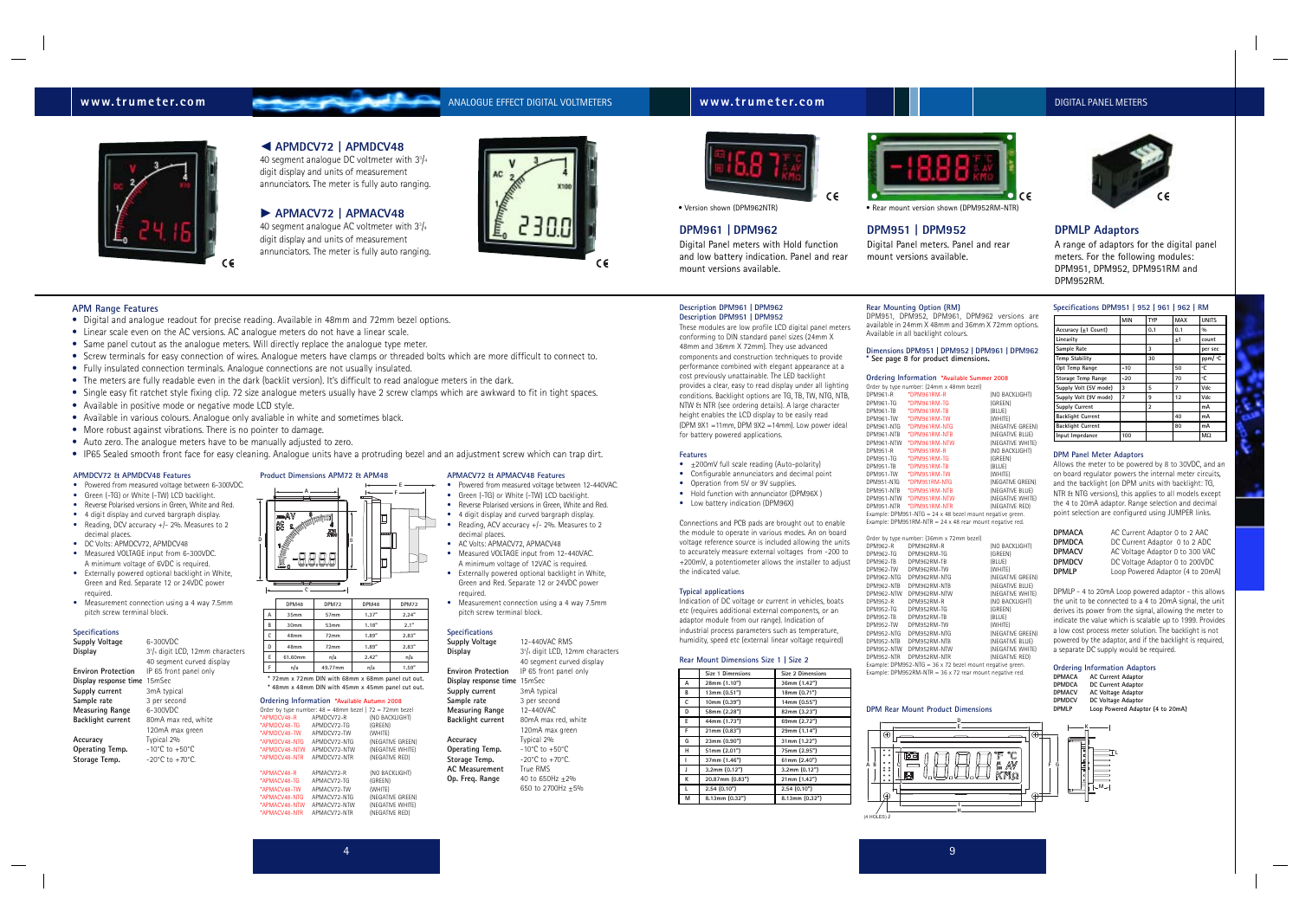# **DPM Dimensions Size 1 | Size 2**

# **www.trumeter.com** VOLTMETER | AMMETER **www.trumeter.com** ANALOGUE EFFECT DIGITAL AMMETERS

### **APMDCA72 & APMDCA48 Features**

**Supply Voltage** 6-300VDC **Display** 3<sup>3</sup>/<sub>4</sub> digit LCD, 12mm characters 40 segment curved display **Environ Protection** IP 65 front panel only **Display response time** 15mSec **Supply current** 3mA typical<br> **Sample rate** 3 per second **Sample rate<br>Measuring Range Measuring Range** 0.1A-40.0A (APMDCA72)<br>**Measuring Range** 0.1A-30.0A (APMDCA48) **Measuring Range** 0.1A-30.0A (APMDCA48)<br>**Backlight current** 80mA max red. white **80mA max red, white** 

**Operating Temp.** 

**Accuracy** Typical 2%<br> **Operating Temp.** -10°C to +50°C **Storage Temp.** -20°C to +70°C.

- Powered from measured current with voltage of 6-300VDC.
- Green (-TG) or White (-TW) LCD backlight.
- Reverse Polarised versions in Green, White and Red.
- 4 digit display and curved bargraph display.
- Reading, DCA accuracy +/- 2%. Measures to 2
- decimal places.
- DC Amps: APMDCA72, APMDCA48 • Measured CURRENT input from 0.1A-40.0A.
- A minimum voltage of 6VDC is required. • Externally powered optional backlight in White,
- Green and Red. Separate 12 or 24VDC power required.
- Measurement connection using a 3 way 10.1mm pitch screw terminal block.

### **Specifications**

120mA max green

**Supply Voltage** 12-440VAC RMS **Display** 

### **Product Dimensions APM72 & APM48**

**Display response time** 15mSec **Supply current** 3mA typical<br> **Sample rate** 3 per second **Sample rate<br>Measuring Range Backlight current** 

**Accuracy** Typical 2%<br>**Operating Temp.** -10°C to +50°C **Operating Temp.** -10°C to +50°C<br>**Storage Temp.** -20°C to +70°C. Storage Temp.<br>Op. Freg. Range

### **Ordering Information \*Available Autumn 2008**

 $3<sup>3</sup>/<sub>4</sub>$  digit LCD, 12mm characters 40 segment curved display **Environ Protection** IP 65 front panel only **Measuring Range** 0.1A-40.0A (APMACA72)<br>**Measuring Range** 0.1A-30.0A (APMACA48) 0.1A-30.0A (APMACA48)<br>80mA max red. white 120mA max green **Op. Freq. Range** 40 to 650Hz ±2% 650 to 2700Hz ±5%

40 segment analogue DC ammeter with  $3<sup>3</sup>/<sub>4</sub>$ digit display and units of measurement annunciators (upto 40A).

40 segment analogue AC ammeter with  $3<sup>3</sup>/4$ digit display and units of measurement



| Order by type number: $48 = 48$ mm bezel   72 = 72mm bezel |              |                  |
|------------------------------------------------------------|--------------|------------------|
| *APMDCA48-R                                                | APMDCA72-R   | (NO BACKLIGHT)   |
| *APMDCA48-TG                                               | APMDCA72-TG  | (GREEN)          |
| *APMDCA48-TW                                               | APMDCA72-TW  | (WHITE)          |
| *APMDCA48-NTG                                              | APMDCA72-NTG | (NEGATIVE GREEN) |
| *APMDCA48-NTW                                              | APMDCA72-NTW | (NEGATIVE WHITE) |
| *APMDCA48-NTR                                              | APMDCA72-NTR | (NEGATIVE RED)   |
| *APMACA48-R                                                | APMACA72-R   | (NO BACKLIGHT)   |
| *APMACA48-TG                                               | APMACA72-TG  | (GREEN)          |
| *APMACA48-TW                                               | APMACA72-TW  | (WHITE)          |
| *APMACA48-NTG                                              | APMACA72-NTG | (NEGATIVE GREEN) |
| *APMACA48-NTW                                              | APMACA72-NTW | (NEGATIVE WHITE) |
| *APMACA48-NTR                                              | APMACA72-NTR | (NEGATIVE RED)   |
|                                                            |              |                  |

### **APMACA72 & APMACA48 Features**

- Powered from measured current with voltage of 12-440VAC.
- Green (-TG) or White (-TW) LCD backlight.
- Reverse Polarised versions in Green, White and Red.
- 4 digit display and curved bargraph display.
- Reading, ACA accuracy +/- 2%. Measures to 2
- decimal places. • AC Amps: APMACA72, APMACA48
- Measured CURRENT input from 0.1A-40.OA. A minimum voltage of 12VAC is required.
- Externally powered optional backlight in White, Green and Red. Separate 12 or 24VDC power required.
- Measurement connection using a 3 way 10.1mm pitch screw terminal block.
- Green LCD Backlight on DPM812-TG
- Blue LCD Backlight on DPM812-TB
- White LCD Backlight on DPM812-TW
- Reverse Polarised Versions DPM812-NTG (Green),
- DPM812-NTR (Red) and DPM812-NTW (White) • DC VOLTAGE input from 1mV to 300V.
- Auto range scales at 400.0mV, 4.000V, 40.00V, 300.0V max.
- Current selectable ranges 1uA-4000uA, 0.1mA-400.0mA & 0.1A-10.00A.
- Display of MIN and MAX values.
- RS232 communications for transmitting data. • Size 72mm x 36mm DIN with 68mm x 33mm

### **Specifications**

• RS232 communications for transmitting data. • Size 72mm x 36mm DIN with 68mm x 33mm

## O **APMDCA72 | APMDCA48**

# P **APMACA72 | APMACA48**

# annunciators (upto 40A).

### **DPM812 | DPM822**

33 /4 digit panel meter with a 40 segment bargraph indication. The unit has a fully auto ranging DC/AC voltage input to 300V and a selectable 3 scale DC/AC ammeter upto 10A.



DPM range of digital panel meter with DC/AC V and DC/AC A input ranges and a wide range of backlight options. Powered by 5VDC to 16VDC and annunciators for units of display which include min max functions. RS232 communications is standard allowing data from the units to be transmitted into a computer.

### **Features**

**B**  $C \left| \right. 48 \text{mm}$ **D**  $E \mid 61.60 \text{mm}$ 

| *APMACA48-R   |
|---------------|
| *APMACA48-TG  |
| *APMACA48-TW  |
| *APMACA48-NTG |
| *APMACA48-NTW |
| *APMACA48-NTR |
|               |

- DC Powered 5V-16VDC.
- Green (-TG), Blue (-TB) and White (-TW) LCD Backlight. • Reverse Polarised versions –NTG (Green), –NTR (Red),
- -NTW (White) and NTB (Blue) • Backlight supply 9V or12V selectable with a jumper link. (TW, NTW, TB, NTB, 12V only)
- 4 digit display and bargraph display.
- Full auto ranging DC/AC voltmeter and semi auto ranging DC/AC ammeter.
- MIN and MAX values can be displayed. • Reading DCV, DCI, ACV & ACI, accuracy +/-2%. 3 decimal places.
- The module will satisfy two requirements - DPM812 DC Volts and Current - DPM822 AC Volts and Current (all units with RS232 output).
- Measurement by 3 way 5mm pitch screw terminal. Max voltage input 300V AC or DC.
- Designed for 9V battery powered operation.

### **DPM812:**  • 5VDC to 16VDC externally powered 15mA max



panel cut out.

### **Specifications DPM812 | DPM822**

| <b>Supply Voltage</b> | 9VDC (min 5V max 16V)               |
|-----------------------|-------------------------------------|
| Display               | $33/4$ digit black LCD, 11mm        |
|                       | characters                          |
| Supply current        | 15mA typical                        |
| Sample rate           | 3 per second                        |
| Backlight current     | 40 <sub>m</sub> A                   |
| Accuracy              | Typical 2%                          |
| Operating Temp.       | $-10^{\circ}$ C to $+50^{\circ}$ C  |
| Storage Temp.         | $-20^{\circ}$ C to $+70^{\circ}$ C. |
|                       |                                     |

### **DPM822:**

- 5VDC to 16VDC external powered
- Green LCD Backlight on DPM822-TG
- Blue LCD Backlight on DPM822-TB
- White LCD Backlight on DPM822-TW
- Reverse Polarised Versions DPM822-NTG (Green),
- DPM822-NTR (Red) and DPM822-NTW (White) • AC VOLTAGE input from 1mV to 300V.
- Auto range scales at 400.0mV, 4.000V, 40.00V, 300.0V max.
- Current selectable ranges 1uA-4000uA, 0.1mA-400.0mA & 0.1A-10.00A.
- Display of MIN and MAX values.

panel cut out.

### **Ordering Information DPM812 | DPM822**

| Order by type number: |                  |
|-----------------------|------------------|
| DPM812-R              | (NO BACKLIGHT)   |
| DPM812-TG             | (GREEN)          |
| DPM812-TB             | (BLUE)           |
| DPM812-TW             | (WHITE)          |
| DPM812-NTG            | (NEGATIVE GREEN) |
| DPM812-NTB            | (NEGATIVE BLUE)  |
| DPM812-NTW            | (NEGATIVE WHITE) |
| DPM812-NTR            | (NEGATIVE RED)   |
|                       |                  |
| DPM822-R              | (NO BACKLIGHT)   |
| DPM822-TG             | (GREEN)          |
| DPM822-TB             | (BLUE)           |
| DPM822-TW             | (WHITE)          |
| DPM822-NTG            | (NEGATIVE GREEN) |
| DPM822-NTB            | (NEGATIVE BLUE)  |
| DPM822-NTW            | (NEGATIVE WHITE) |
| DPM822-NTR            | (NFGATIVF RFD)   |



# **DPM812 | DPM822**

33 /4 digit panel meter with a 40 segment bargraph indication. The unit has a fully auto ranging voltage input to 300V and a selectable 4 scale ammeter upto 10A. Available in AC and DC versions.





• Digital and analogue readout for precise reading. Available in 48mm and 72mm bezel options.

- **APM Range Features**
- 
- Linear scale even on the AC versions. AC analogue meters do not have a linear scale.
- Same panel cutout as the analogue meters. Will directly replace the analogue type meter.
- Screw terminals for easy connection of wires. Analogue meters have clamps or threaded bolts which are more difficult to connect to. • Fully insulated connection terminals. Analogue connections are not usually insulated.
- 
- The meters are fully readable even in the dark (backlit version). It's difficult to read analogue meters in the dark.
- Single easy fit ratchet style fixing clip. 72 size analogue meters usually have 2 screw clamps which are awkward to fit in tight spaces.
- Available in positive mode or negative mode LCD style.
- Available in various colours. Analogue only avaliable in white and sometimes black.
- More robust against vibrations. There is no pointer to damage.
- Auto zero. The analogue meters have to be manually adjusted to zero.
- 

• IP65 Sealed smooth front face for easy cleaning. Analogue units have a protruding bezel and an adjustment screw which can trap dirt.

**A**



| 57mm    | 1.37" | 2.24" |
|---------|-------|-------|
| 53mm    | 1.18" | 2.1"  |
| 72mm    | 1.89" | 2.83" |
| 72mm    | 1.89" | 2.83" |
| n/a     | 2.42" | n/a   |
| 49.77mm | n/a   | 1.59" |

**\* 72mm x 72mm DIN with 68mm x 68mm panel cut out. \* 48mm x 48mm DIN with 45mm x 45mm panel cut out.**

|              | Size 1 Dimensions  | Size 2 Dimensions  |  |
|--------------|--------------------|--------------------|--|
| A            | 24mm (0.94")       | 36mm (1.42")       |  |
| B            | N/A                | N/A                |  |
| $\mathsf{C}$ | 2.54mm(0.1")       | $2.54$ mm $(0.1")$ |  |
| D            | 22mm (0.87")       | 33mm (1.3")        |  |
| E            | 48mm (1.89")       | 72mm (2.83")       |  |
| F            | 37mm (1.46")       | 61mm $(2.4")$      |  |
| G            | 45mm (1.77")       | 68mm (2.68")       |  |
| H            | 14mm (0.55")       | 14mm (0.55")       |  |
| J*           | 6mm (0.24")        | 6mm (0.24")        |  |
| K            | 5mm (0.2")         | 6mm (0.24")        |  |
| L            | $2.54$ mm $(0.1")$ | $2.54$ mm $(0.1")$ |  |
| м            | 3mm (0.12")        | 3mm (0.12")        |  |
| N            | 13mm (0.51")       | 18mm (0.7")        |  |
|              |                    |                    |  |